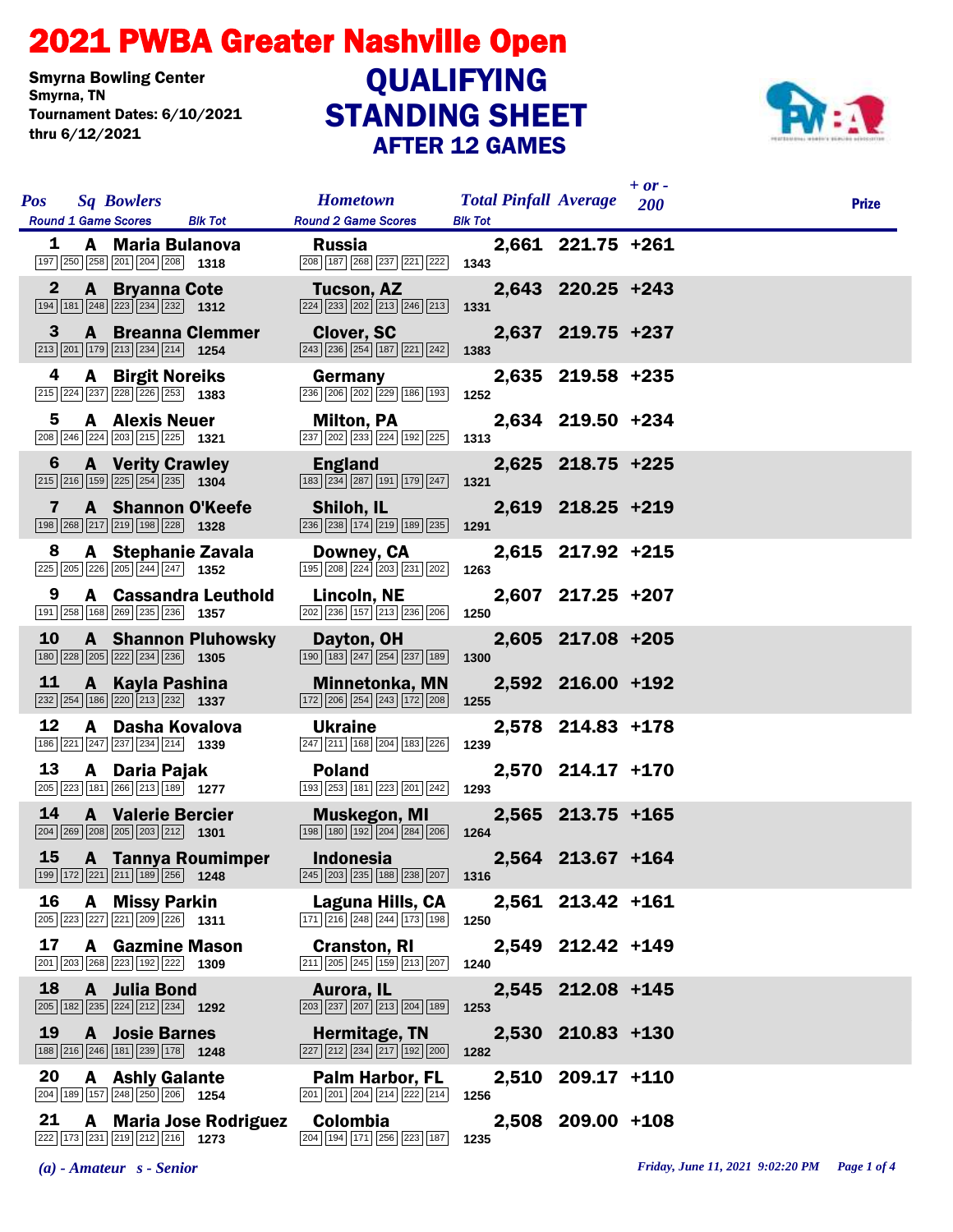|     |    |                 |                                                                                                                             |                                   |                                                                                                                             |                |       |                              | $+ or -$   |              |
|-----|----|-----------------|-----------------------------------------------------------------------------------------------------------------------------|-----------------------------------|-----------------------------------------------------------------------------------------------------------------------------|----------------|-------|------------------------------|------------|--------------|
| Pos |    |                 | <b>Sq Bowlers</b><br><b>Round 1 Game Scores</b>                                                                             | <b>Blk Tot</b>                    | <b>Hometown</b><br><b>Round 2 Game Scores</b>                                                                               | <b>Blk Tot</b> |       | <b>Total Pinfall Average</b> | <b>200</b> | <b>Prize</b> |
|     | 22 |                 | <b>A</b> Caitlyn Johnson<br>$\boxed{211}$ $\boxed{203}$ $\boxed{205}$ $\boxed{204}$ $\boxed{167}$ $\boxed{227}$ <b>1217</b> |                                   | <b>Beaumont, TX</b><br>176 245 210 195 259 203                                                                              | 1288           |       | 2,505 208.75 +105            |            |              |
|     | 23 |                 | A Jada Horn (n)<br>$\boxed{211}$ $\boxed{179}$ $\boxed{212}$ $\boxed{169}$ $\boxed{244}$ $\boxed{268}$                      | 1283                              | <b>Memphis, TN</b><br>176 179 223 195 211 234                                                                               | 1218           |       | 2,501 208.42 +101            |            |              |
|     | 24 |                 | <b>A</b> Sydney Brummett<br>175 147 229 213 234 227 1225                                                                    |                                   | Fort Wayne, IN<br>199 197 247 258 182 190                                                                                   | 1273           |       | 2,498 208.17                 | $+98$      |              |
|     | 25 |                 | A Sandra Gongora<br>193 202 206 237 258 214 1310                                                                            |                                   | <b>Mexico</b><br>202 172 254 189 168 196                                                                                    | 1181           |       | 2,491 207.58                 | $+91$      |              |
|     | 26 |                 | $\boxed{218}$ 161 $\boxed{214}$ $\boxed{202}$ $\boxed{214}$ $\boxed{236}$ 1245                                              | <b>A</b> Lindsay Boomershine      | Perry, UT<br>222 227 204 173 189 225                                                                                        | 1240           | 2,485 | 207.08                       | $+85$      |              |
|     | 27 |                 | <b>A</b> Pamela Alvarez<br>183 198 195 245 212 193 1226                                                                     |                                   | <b>Mexico</b><br>244 192 200 226 183 193                                                                                    | 1238           |       | 2,464 205.33                 | $+64$      |              |
|     | 28 | A               | 191 192 192 277 193 257                                                                                                     | <b>Jennifer Hocurscak</b><br>1302 | Orange, CT<br>173 184 179 227 194 201                                                                                       | 1158           | 2,460 | 205.00                       | $+60$      |              |
|     | 29 |                 | <b>A</b> Courtney Ermisch<br>142 210 220 223 168 207 1170                                                                   |                                   | <b>Big Bend, WI</b><br>$\boxed{253}$ $\boxed{195}$ $\boxed{205}$ $\boxed{219}$ $\boxed{209}$ $\boxed{204}$                  | 1285           |       | 2,455 204.58                 | $+55$      |              |
|     | 30 |                 | A Liz Johnson<br>207 192 165 185 204 221 174                                                                                |                                   | <b>Niagara Falls, NY</b><br>$\boxed{225}$ $\boxed{202}$ $\boxed{203}$ $\boxed{191}$ $\boxed{213}$ $\boxed{246}$             | 1280           |       | 2,454 204.50                 | $+54$      |              |
|     | 31 |                 | <b>A</b> Taylor Bulthuis<br>175 227 153 187 220 225 1187                                                                    |                                   | <b>Coral Springs, FL</b><br>$\boxed{234}$ $\boxed{165}$ $\boxed{244}$ $\boxed{246}$ $\boxed{200}$ $\boxed{176}$ <b>1265</b> |                |       | 2,452 204.33                 | $+52$      |              |
|     | 32 | A               | <b>Liz Kuhlkin</b><br>171 220 180 225 188 216 1200                                                                          |                                   | <b>Schenectady, NY</b><br>180 200 179 232 235 214                                                                           | 1240           | 2,440 | 203.33                       | $+40$      |              |
|     | 33 | <b>Cut Line</b> | <b>A</b> Lauren Pate<br>178 205 225 215 201 175 1199                                                                        | <b>Cash Line</b>                  | <b>Inver Grove, MN</b><br>195 218 181 189 231 223                                                                           | 1237           |       | 2,436 203.00                 | $+36$      |              |
|     | 34 | $\mathbf{A}$    | <b>Jordan Richard</b><br>194 171 191 196 191 234 1177                                                                       |                                   | <b>Maumee, OH</b><br>252 206 203 214 211 172                                                                                | 1258           | 2,435 | 202.92                       | $+35$      |              |
|     | 35 |                 | <b>A</b> Clara Guerrero<br>189 178 203 216 183 290 1259                                                                     |                                   | <b>Colombia</b><br>$\boxed{237}$ $\boxed{216}$ $\boxed{169}$ $\boxed{166}$ $\boxed{215}$ $\boxed{170}$                      | 1173           |       | 2,432 202.67                 | $+32$      |              |
|     | 36 |                 | <b>A</b> Danielle McEwan<br>182 265 178 213 206 236 1280                                                                    |                                   | <b>Stony Point, NY</b><br>171 200 191 169 248 172 1151                                                                      |                |       | 2,431 202.58                 | +31        |              |
|     | 37 |                 | A Kayla Smith (n)<br>167 224 215 201 220 174 1201                                                                           |                                   | Salem, IL<br>156 201 255 221 191 201                                                                                        | 1225           |       | 2,426 202.17                 | $+26$      |              |
|     | 38 | A               | <b>Haley Richard</b><br>157 205 168 226 214 180 1150                                                                        |                                   | <b>Tipton, MI</b><br>182 224 195 255 210 198                                                                                | 1264           |       | 2,414 201.17                 | $+14$      |              |
|     | 39 |                 | A Diana Zavjalova<br>$\boxed{219}$ 156 205 242 200 188 1210                                                                 |                                   | Latvia<br>222 183 177 212 213 196                                                                                           | 1203           |       | 2,413 201.08                 | $+13$      |              |
|     | 40 | A               | Jordan Mundt (n)<br>180 159 161 213 258 182 1153                                                                            |                                   | Arlington, TN<br>224 171 213 206 206 238                                                                                    | 1258           |       | 2,411 200.92                 | $+11$      |              |
|     |    |                 | <b>A</b> Erin McCarthy<br>$\boxed{211}$ $\boxed{217}$ $\boxed{161}$ $\boxed{192}$ $\boxed{259}$ $\boxed{195}$ <b>1235</b>   |                                   | <b>Elkhorn, NE</b><br>154 202 213 189 206 212                                                                               | 1176           |       | 2,411 200.92                 | $+11$      |              |
|     | 42 | $\mathbf{A}$    | <b>Elise Bolton</b><br>$\boxed{196}$ $\boxed{158}$ $\boxed{224}$ $\boxed{160}$ $\boxed{196}$ $\boxed{213}$ 1147             |                                   | <b>Merritt Island, FL</b><br>226 201 182 217 224 205                                                                        | 1255           |       | 2,402 200.17                 | $+2$       |              |
|     | 43 |                 | <b>A</b> Laura Plazas<br>205 203 162 215 178 215 178                                                                        |                                   | <b>Colombia</b><br>188 212 215 179 213 203                                                                                  | 1210           | 2,388 | 199.00                       | $-12$      |              |
|     | 44 |                 | <b>A</b> Sabrena Divis<br>$\boxed{213}$ 176 242 221 162 197 1211                                                            |                                   | Gillette, WY<br>175 195 199 197 190 213                                                                                     | 1169           | 2,380 | 198.33                       | $-20$      |              |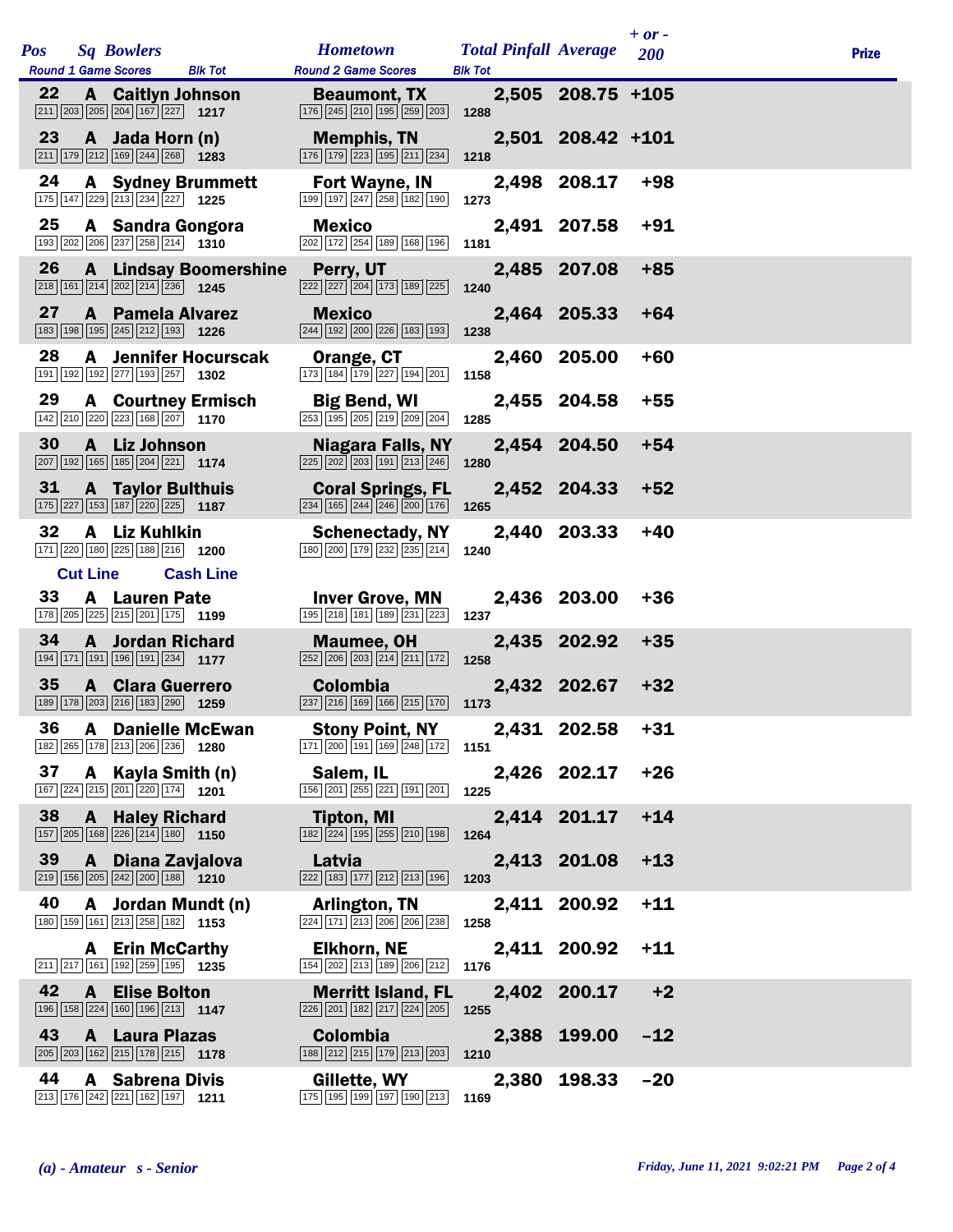| <b>Pos</b> | <b>Sq Bowlers</b><br><b>Round 1 Game Scores</b>                                                                            | <b>Blk Tot</b>                     | <b>Hometown</b><br><b>Round 2 Game Scores</b>                                                                                 | <b>Total Pinfall Average</b><br><b>Blk Tot</b> |                   | $+ or -$<br>200 | <b>Prize</b> |
|------------|----------------------------------------------------------------------------------------------------------------------------|------------------------------------|-------------------------------------------------------------------------------------------------------------------------------|------------------------------------------------|-------------------|-----------------|--------------|
| 45         | 201 179 226 199 227 204 1236                                                                                               | A Amanda Vermilyea                 | <b>Apple Valley, MN</b><br>$\boxed{180}$ $\boxed{190}$ $\boxed{170}$ $\boxed{202}$ $\boxed{184}$ $\boxed{216}$                | 1142                                           | 2,378 198.17      | $-22$           |              |
| 46         | A Shalin Zulkifli<br>$\boxed{151}$ $\boxed{237}$ $\boxed{192}$ $\boxed{173}$ $\boxed{181}$ $\boxed{236}$ <b>1170</b>       |                                    | <b>Malaysia</b><br>237 166 258 199 181 163                                                                                    | 1204                                           | 2,374 197.83      | $-26$           |              |
| 47         | $\boxed{212}$ $\boxed{182}$ $\boxed{175}$ $\boxed{177}$ $\boxed{166}$ $\boxed{180}$ <b>1092</b>                            | A Lauren Brown (n)                 | Louisville, IL<br>236 186 244 190 183 222                                                                                     | 1261                                           | 2,353 196.08      | $-47$           |              |
| 48         | A Abby Ragsdale<br>217 167 207 189 168 265 1213                                                                            |                                    | Aurora, IL<br>171 221 227 152 169 196                                                                                         | 1136                                           | 2,349 195.75      | $-51$           |              |
| 49         | 191 191 225 192 175 171 1145                                                                                               | A Lauren Tomaszewski (n) Wylie, TX | 192 232 170 202 211 194                                                                                                       | 1201                                           | 2,346 195.50      | -54             |              |
| 50         | <b>A</b> Taylor Bailey<br>$\boxed{181}$ $\boxed{206}$ $\boxed{204}$ $\boxed{236}$ $\boxed{194}$ $\boxed{217}$ 1238         |                                    | Joliet, IL<br>189 193 160 192 156 212                                                                                         | 1102                                           | 2,340 195.00      | $-60$           |              |
| 51         | $\boxed{200}$ $\boxed{228}$ 174 166 212 224 1204                                                                           | <b>A</b> Ingellimar Beasley        | <b>Clarksville, TN</b><br>202 173 184 187 175 211                                                                             | 1132                                           | 2,336 194.67      | -64             |              |
| 52         | 179 176 198 194 213 216 1176                                                                                               | <b>A</b> Melanie McDaniel          | <b>Crest Hill, IL</b><br>198 211 206 180 183 170                                                                              | 1148                                           | 2,324 193.67      | $-76$           |              |
| 53         | A Kayla Crawford<br>143 193 225 189 222 227 1199                                                                           |                                    | Silvis, IL<br>202 155 204 201 172 178                                                                                         | 1112                                           | 2,311 192.58      | $-89$           |              |
| 54         | A Kara Mangiola<br>173 162 181 202 235 183 1136                                                                            |                                    | <b>Spencerport, NY</b><br>$\boxed{159}$ $\boxed{176}$ $\boxed{213}$ $\boxed{203}$ $\boxed{182}$ $\boxed{214}$                 | 2,283<br>1147                                  | $190.25 - 117$    |                 |              |
|            | 221 209 186 215 175 187 193                                                                                                | A Brooke Roberts (n)               | Port Orange, FL<br>173 201 150 198 165 203                                                                                    | 1090                                           | 2,283 190.25 -117 |                 |              |
| 56         | A Kayla Bandy<br>192 178 201 192 191 194 1148                                                                              |                                    | Wichita, KS<br>190 203 192 182 166 192                                                                                        | 1125                                           | 2,273 189.42 -127 |                 |              |
| 57         | 193 182 212 193 213 177 1170                                                                                               | A Jessica Earnest (n)              | Nashville, TN<br>156 166 180 216 164 214                                                                                      | 1096                                           | 2,266 188.83 -134 |                 |              |
| 58         | 187 177 224 169 207 176 1140                                                                                               | A Mari Gallegos (n)                | Chicago, IL<br>138 205 208 177 206 181                                                                                        | 1115                                           | 2,255 187.92 -145 |                 |              |
| 59         | A Allyson Lakota<br>182 148 154 231 155 192 1062                                                                           |                                    | <b>Shorewood, IL</b><br>190 166 226 199 201 180 1162                                                                          |                                                | 2,224 185.33 -176 |                 |              |
| 60         | A Summer Jasmin<br>133 149 210 168 170 233 1063                                                                            |                                    | <b>Beckley, WV</b><br>189 198 209 182 166 211                                                                                 | 1155                                           | 2,218 184.83 -182 |                 |              |
| 61         | A Linda Himes (n)<br>219 193 195 159 185 185 1136                                                                          |                                    | Texarkana, AR<br>153 207 157 198 182 176                                                                                      | 2,209<br>1073                                  | 184.08 -191       |                 |              |
| 62         | 138 167 157 213 189 215 1079                                                                                               | A Emma Grace Dockery (n)Kent, OH   | 200 133 221 175 192 188                                                                                                       | 2,188<br>1109                                  | $182.33 - 212$    |                 |              |
| 63         | 147 140 144 137 178 180 926                                                                                                | A Morgan Cooper (n)                | Gloucester Point, VA 2,170 180.83 -230<br>$\boxed{221}$ $\boxed{177}$ $\boxed{201}$ $\boxed{236}$ $\boxed{222}$ $\boxed{187}$ | 1244                                           |                   |                 |              |
| 64         | <b>A</b> Ashley Scott<br>203 213 198 168 204 164 1150                                                                      |                                    | <b>Chesapeake, VA</b><br>171 201 169 146 179 153                                                                              | 2,169<br>1019                                  | $180.75 - 231$    |                 |              |
| 65         | A Estefania Cobo<br>221 206 173 143 188 191 1122                                                                           |                                    | North Richland Hills, T2,143 178.58 -257<br>148 197 180 182 159 155                                                           | 1021                                           |                   |                 |              |
| 66         | 169 186 187 168 141 175 1026                                                                                               | <b>A</b> Stephanie Dennis          | Kingston, MO<br>198 140 224 191 198 128                                                                                       | 1079                                           | 2,105 175.42 -295 |                 |              |
| 67         | <b>A</b> Brianna Andrew<br>$\boxed{148}$ $\boxed{130}$ $\boxed{150}$ $\boxed{222}$ $\boxed{184}$ $\boxed{166}$ <b>1000</b> |                                    | <b>Grand Rapids, MI</b><br>204 198 196 180 164 149                                                                            | 1091                                           | 2,091 174.25 -309 |                 |              |
| 68         | 177 147 185 185 170 139 1003                                                                                               | A Allison Sledge (n)               | <b>Memphis, TN</b><br>154 171 142 173 188 212                                                                                 | 1040                                           | 2,043 170.25 -357 |                 |              |